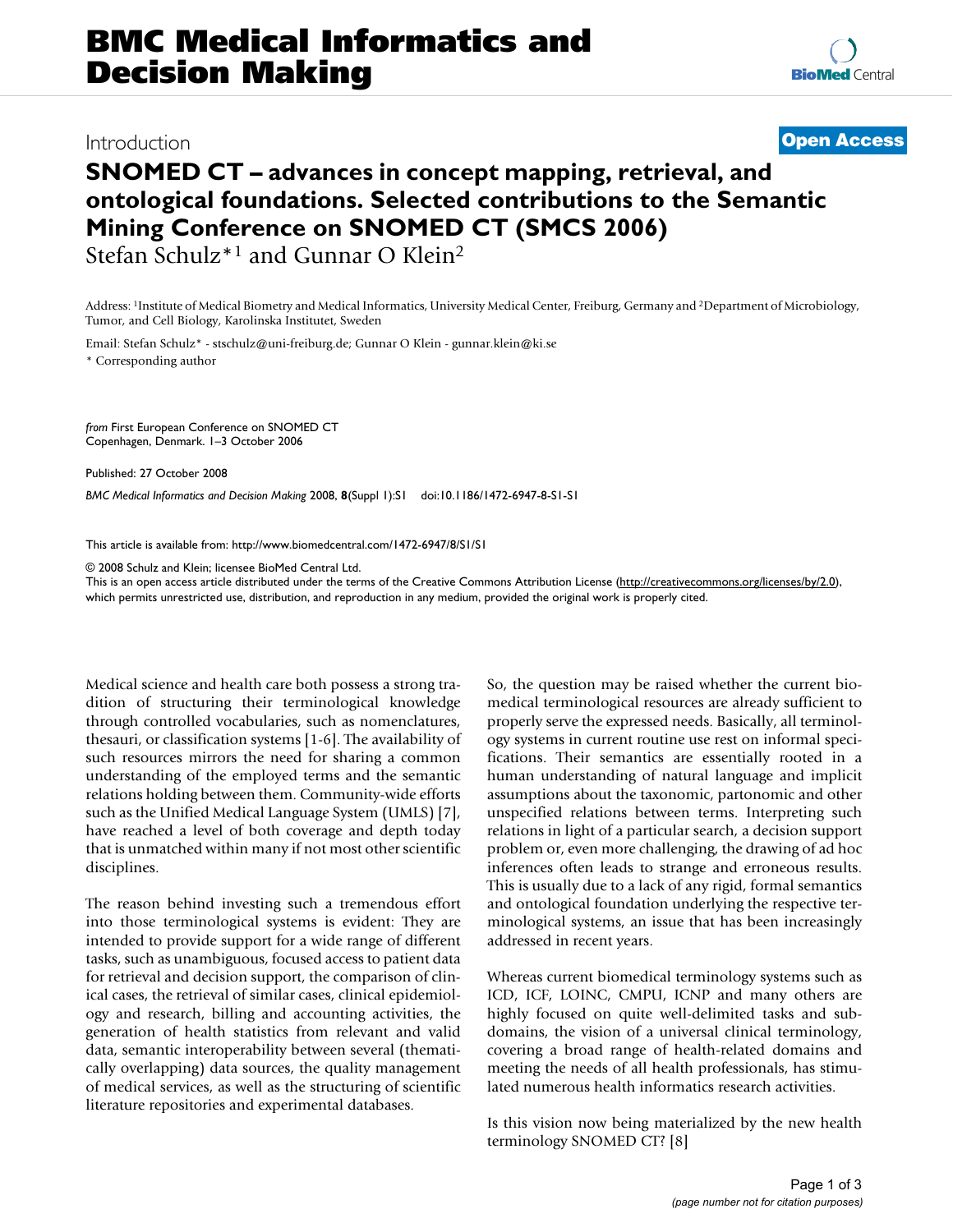During the last two decades, SNOMED (Systemized Nomenclature of Medicine) has been growing from a pathology-centered vocabulary to a comprehensive, structured clinical terminology. Even though SNOMED CT is still rooted in a strong legacy, it is increasingly subscribing to principles of logics and ontology. This fact, together with its impressive number of terms in most areas of medicine and health care has lead to a growing international interest. Nine countries have so far joined the International Health Terminology Standards Development Organization IHTSDO, a non-profit association founded in 2007 with the task of the development, quality assurance and distribution of SNOMED CT.

However, there are still only very few prototypical implementations of SNOMED CT in clinical settings, the feasibility of such a comprehensive terminology as basis for the whole health delivery process is still subject to discussion, and several shortcomings, regarding both SNOMED CT architeture and content, still persist [9].

The papers in this supplement of *BMC Medical Informatics and Decision Making* are extended and updated contributions to the Semantic Mining Conference on SNOMED CT (SMCS 2006), organized by the European Union Network of Excellence "Semantic Interoperability and Data Mining in Biomedicine" in October 2006.

It was the first European forum on SNOMED CT for health policy makers, clinicians, nurses, system developers, computer scientists, terminologists and translators. A number of prominent invited speakers provided overviews of the current efforts and developments in the context of SNOMED CT and many scientific contributions illuminated ongoing research on SNOMED CT. Out of the 22 scientific papers and posters published in the proceedings of this conference, eight were selected for this special issue by the program committee due to their scientific excellence. This selection mirrors the different research strands on SNOMED CT and represents a broad range of countries, viz., The Netherlands, USA, France, Australia, Switzerland, Sweden, UK, Hungary, and Germany. We want to thank the reviewers for their in-depth work in reviewing first the conference submissions and then again the selected contributions. The following contributions are included in this special issue:

In their article *Forty years of SNOMED: a literature review* [10] Ronald Cornet and Nicolette de Keizer provide an overview of published studies on SNOMED over a period of 40 years, reflected in scientific publications. They found that most studies concern SNOMED in theory and a minor number provides an account of the use of SNOMED in practice. (This is also a clear tendency regarding the papers in this special issue).

A major challenge of the adoption of a world-wide terminology is the use of legacy terminologies tailored and optimized to meet specific coding and documentation requirements. Therefore, a seamless migration from proprietary solutions to a common standard requires highquality rules for manual cross-terminology mapping as described by Geraldine Wade and Trent Rosenbloom in their paper *Experiences Mapping a Legacy Interface Terminology to SNOMED CT* [11] which emphasizes the value of discoveries resulting from this mapping as important contributions to the refinement of SNOMED CT.

The relation between SNOMED CT and a legacy terminology is also addressed by Iulian Alecu, Cedric Bousquet, and Marie-Christine Jaulent in their paper *A case report: Using SNOMED CT for grouping Adverse Drug Reactions Terms* [12]. The authors provide evidence that the logical structure of SNOMED CT can be employed to improve term grouping and retrieval in the WHO Adverse Reaction Terminology, important for clinical trials and medical care.

Another mapping experience is reported by Yefeng Wang, Jon Patrick, Graeme Miller, and Julie O'Hallaran in *A Computational Linguistics Motivated Mapping of ICPC-2 PLUS to SNOMED CT* [13]. The authors compare different terminology mapping approaches including language engineering methods and also address the problem arising from the fact that one source concept maps to the coordination of two target concepts.

Computational linguistics approaches are also employed by Patrick Ruch, Julien Gobeill, Christian Lovis, and Antoine Geissbühler. [14] In their contribution *Automatic Medical Encoding with SNOMED Categories* they present two information retrieval approaches that address both the retrieval of SNOMED CT concepts and the automated encoding of free text and report on a first evaluation of a prototype.

The encoding of clinical data using information models and archetypes is addressed by Erik Sundvall, Rahil Qamar, Mikael Nyström, Mattias Forss, Håkan Petersson, Hans Åhlfeldt, and Alan Rector. In their paper *Integration of Tools for Binding Archetypes to SNOMED CT* [15] they present an approach that supports this task. They also discuss the yet unresolved problems of binding clinical information models to SNOMED CT and the control of postcoordination of concepts.

Two articles deal with the ontological background of SNOMED CT, an issue that has repeatedly been advocated in recent years. [9,16-18]